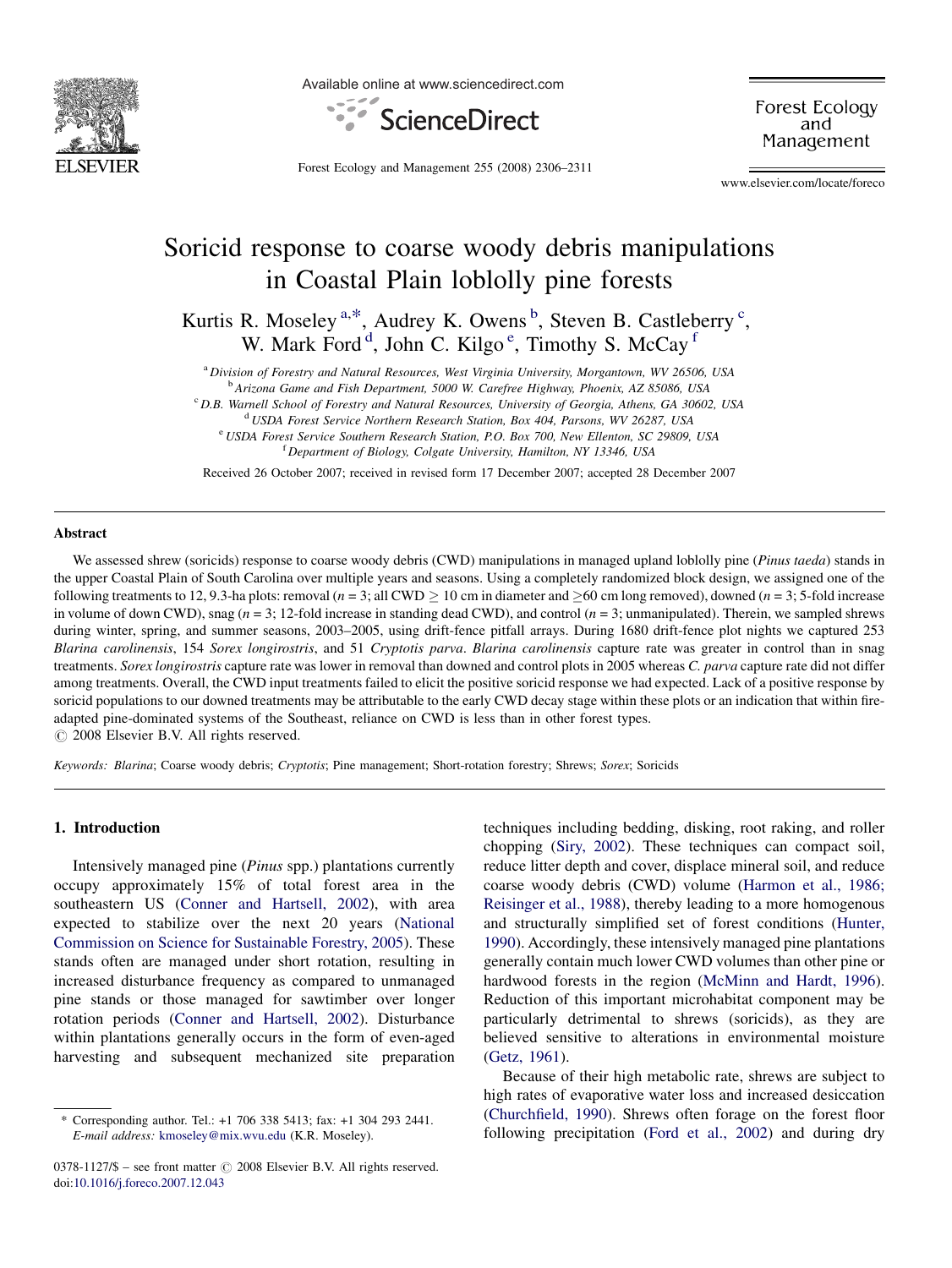<span id="page-1-0"></span>climatic periods they may be restricted to isolated areas of relatively higher moisture [\(Brannon, 2002](#page-4-0)). Because CWD retains moisture during dry climatic periods [\(Jaeger, 1980](#page-5-0)) and harbors diverse and abundant invertebrate assemblages ([Harmon et al., 1986; Vanderwel et al., 2006\)](#page-5-0), it undoubtedly serves as an important structural habitat and foraging substrate for shrew species in the region ([Loeb, 1996\)](#page-5-0). However, attempts to correlate shrew capture rates with CWD volume and density have been equivocal. Although shrew abundance has been positively correlated with CWD in southern Appalachian Mountain ([Maidens et al., 1998; Brannon, 2000\)](#page-5-0) and southeastern Coastal Plain [\(Cromer et al., 2007](#page-5-0)) hardwood forest communities, other research indicates shrew abundance is independent of CWD availability, suggesting that downed volumes characteristic of hardwood forests may be sufficiently high that CWD rarely becomes limiting [\(Ford et al., 1997; Ford](#page-5-0) [and Rodrigue, 2001](#page-5-0)). However, CWD abundance in managed pine stands of the southeastern Coastal Plain is far lower and potentially more limiting for shrews than that of other forest types and physiographic regions of the Southeast ([McMinn and](#page-5-0) [Hardt, 1996](#page-5-0)).

Actual quantified shrew response to CWD volume manipulation in pine forests of the southeastern Coastal Plain is relatively unknown. [McCay and Komoroski \(2004\)](#page-5-0) investigated CWD removal effects on shrews within upland loblolly pine (*P. taeda*) stands in the upper Coastal Plain of South Carolina. The authors observed reduced Cryptotis parva capture rates on CWD removal plots relative to unmanipulated control plots. Additionally, the authors attributed similar abundance of Blarina carolinensis and Sorex longirostris between treatments to low ambient CWD levels in control plots. Still, upper and lower thresholds of CWD volumes necessary to elicit a soricid response in southeastern pine forests remains unquantified.

Our study objective was to assess S. longirostris, C. parva, and B. carolinensis population response to CWD manipulations within managed loblolly pine stands in the upper Coastal Plain of South Carolina. We hypothesized that increased CWD volume would result in greater capture rates of S. longirostris and B. carolinensis, because of their association with more mesic forested habitats in the region ([Loeb et al., 2005; Menzel](#page-5-0) [et al., 2005](#page-5-0)), whereas C. parva would be impacted to a lesser extent due to its association with more open early successional habitats containing less CWD structure [\(Bryan, 1991; Black](#page-4-0)[burn and Andrews, 1992](#page-4-0)). Additionally, because adult shrews are often displaced from higher quality habitat by more vigorous juvenile and sub-adult shrews we hypothesized that CWD removal plots would support fewer young S. longirostris and B. carolinensis than control and downed treatment plots ([Rychlik, 1998](#page-5-0)).

# 2. Study area

Our study was conducted at the US Department of Energy's Savannah River Site (SRS), a 78,000-ha National Environmental Research Park in Aiken, Barnwell, and Allendale counties, South Carolina (33°0–25′N, 81°25–50′W). The SRS

is located on the upper Coastal Plain physiographic region in an area known as the Sandhills. Historically, a longleaf pine (P. palustris)–wiregrass (Aristida spp.) community dominated upland areas of the SRS before being cleared for agriculture in the early 1800s. Upon acquisition by the Atomic Energy Commission, the precursor to the Department of Energy, in 1951, the USDA Forest Service planted abandoned agricultural fields in loblolly, longleaf, and slash (P. elliottii) pine. Within the loblolly pine stands we studied, understory vegetation consisted of lespedeza (Lespedeza spp.), poison oak (Toxicodendron pubescens), and broomsedge (Andropogon spp.). The topography is gently rolling to flat with elevations ranging from 20 to 130 m. This study area has a warm temperate to subtropical climate, with a mean annual temperature of  $18 \degree C$ and mean annual precipitation of 122.5 cm [\(Blake et al., 2005\)](#page-4-0).

## 3. Methods

We used a randomized complete block design consisting of four 9.3-ha treatment plots replicated in three loblolly pine stands approximately 50 years in age. Plots within each block were randomly assigned one of four treatments: (1) removal: all CWD  $\geq$  10 cm in diameter and  $\geq$  60-cm long removed (*n* = 3); (2) downed: 5-fold increase in volume of down CWD  $(n = 3)$ ; (3) snag: 12-fold increase in standing dead CWD  $(n = 3)$ ; (4) unmanipulated control  $(n = 3)$ . We implemented CWD removal treatments in summer 1996. Our annual CWD removal within removal treatment plots ensured that those plots remained free of all limbs and downed trees  $\geq 10$  cm diameter and 60 cm length. Downed treatments were implemented in August 2001 by randomly selecting 12, 3.7-m wide strips of trees at equal intervals and extending the entire plot length (Fig. 1). Prior to treatment application, all downed CWD was removed from downed treatment plots ([McCay and Komoroski, 2004](#page-5-0)) with no further removals following treatment application (Fig. 1). Additionally, we implemented snag treatments in August 2001 by girdling and by later injecting herbicide into trees in 12 strips



Fig. 1. Mean  $(\pm S.E.)$  coarse woody debris (CWD) volumes in 9.3-ha plots subject to unmanipulated control  $(n = 3)$ , CWD removal  $(n = 3)$ , 12-fold increase in standing CWD  $(n = 3)$ , and 5-fold increase in downed CWD  $(n = 3)$  within upland loblolly pine (*Pinus taeda*) stands in the upper Coastal Plain physiographic region, South Carolina, 2003–2005.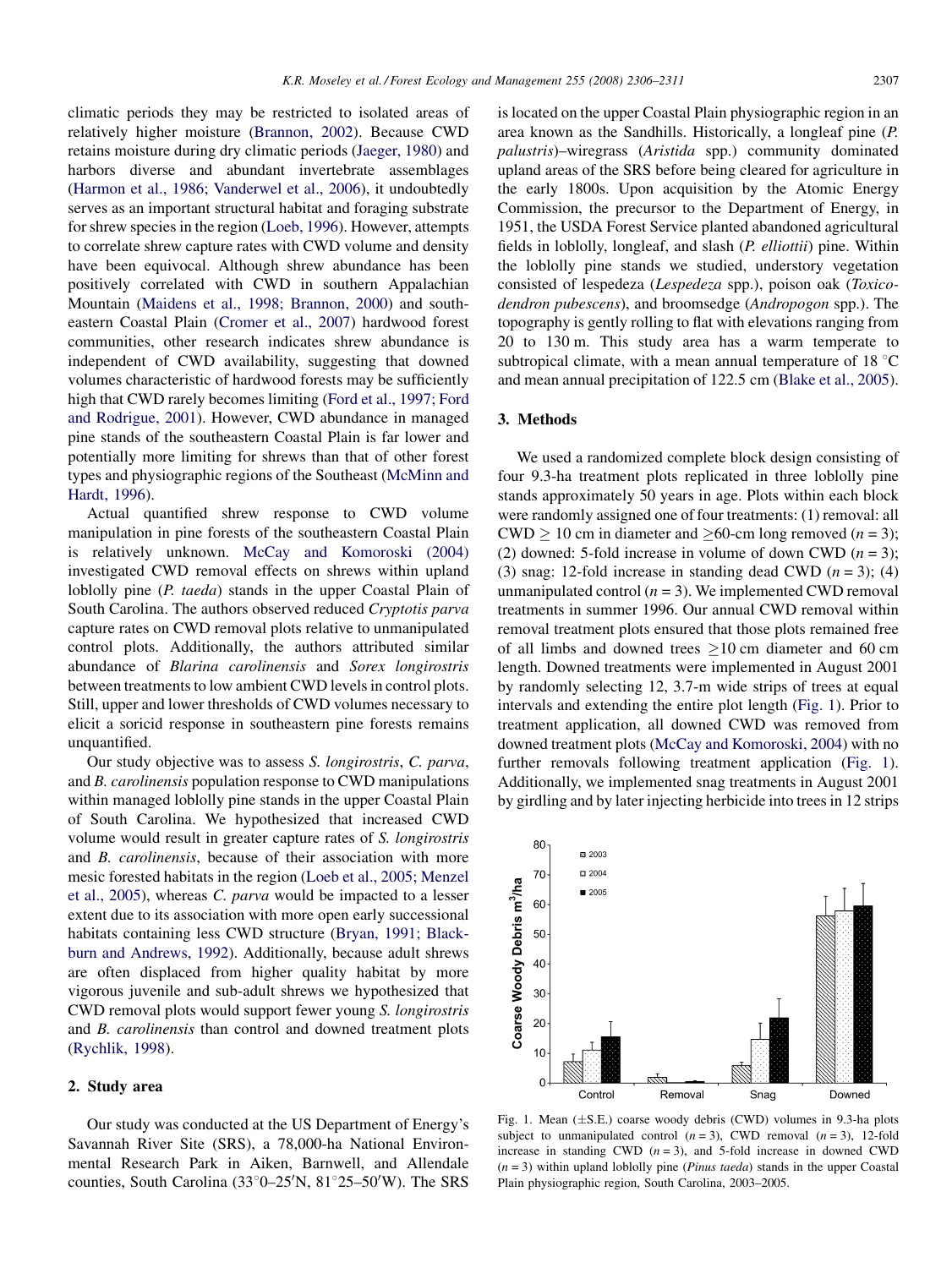

Fig. 2. Drift fence arrays within 6-ha core sampling area of 9.3-ha treatment plots in loblolly pine (P. taeda) stands in the upper Coastal Plain physiographic region, South Carolina, 2003–2005.

placed at equal intervals and extended the entire plot length ([Fig. 1\)](#page-1-0). We thinned all treatment plots in 2001 to standardize live-tree basal area across treatments to  $13.8-20.8$  m<sup>2</sup>/ha. Because shrew sampling began shortly after trees were downed, all CWD additions within downed plots occupied the earliest stages of decay ([Maser et al., 1979](#page-5-0)). All plots were prescribed burned during 2004 in accordance with normal land management practices for forests at the SRS.

We sampled shrews using a series of drift fence arrays constructed from aluminum flashing buried 15 cm in the ground (Fig. 2). On each plot, a centrally located cross-shaped array with 30-m arms was installed and within each corner of the center array, Y-shaped arrays with 15-m arms were installed ([Laerm et al., 1999;](#page-5-0) Fig. 2). Nineteen-liter plastic buckets were buried against each fence. Each plot contained a 6-ha core area where shrew trapping occurred within a 3.3-ha buffer zone subject to the same treatment as the core area. We opened traps for 14 days during winter (January–February), spring (April– May), and summer (June–July) of 2003–2005. In April 2003, we opened traps for 28 days. We checked traps daily and collected all individuals under South Carolina Department of Natural Resources scientific research permit #G-02-09 and University of Georgia IACUC numbers A2002-10019-c2 and a2004-10204-0.

We retained all individuals found dead in traps (87%) and identified each to species based on external morphology and dental characteristics and recorded weight (g) and body length (cm). We assigned each shrew collected to one of three age classes based on tooth attrition characteristics described by [Pearson \(1945\)](#page-5-0) for S. longirostris and [Rudd \(1955\)](#page-5-0) for B. carolinensis.

To account for uneven trapping effort among years, we calculated capture rates by dividing plot captures by the number of plot nights. We tested data for normality using Shapiro–Wilks test for normality [\(Sokal and Rohlf, 1995\)](#page-5-0). Because variables did not meet assumptions of normality  $(P < 0.05)$ , we conducted analyses on rank-transformed data [\(Conover and Iman, 1981](#page-5-0)). We combined seasons within years and compared 2003–2005 capture rates of B. carolinensis, S. longirostris, and C. parva among treatments using a two-way analysis of variance (ANOVA; Proc Mixed), with block treated as a random effect and treatment, year, and the treatment  $\times$  year interaction term as main effects. If the interaction term was significant ( $P < 0.05$ ), we then analyzed capture rates separately for each year using a one-way ANOVA, with block treated as a random effect and treatment as a main effect. To increase sample size, we combined body weight, body length, and age class proportions for all years and compared these variables among treatments using a one-way ANOVA with block treated as a random effect and treatment as a main effect. We used adjusted least-square means pair-wise comparisons when ANOVA models indicated significant effects ( $P < 0.05$ ) to determine differences between individual treatments. We conducted all statistical analyses using SAS statistical software [\(SAS Institute, 1997](#page-5-0)).

# 4. Results

We trapped a total of 1680 drift-fence plot nights across downed, removal, snag, and control plots during 2003, 2004, and 2005. We captured 253 B. carolinensis, 154 S. longirostris, and 51 C. parva. As accidentals, we collected two talpids (moles): a single star-nosed mole (Condylura cristata) and a single eastern mole (Scalopus aquaticus). Blarina carolinensis capture rate was greater in control than snag treatments and greater in 2004 than 2003 [\(Table 1\)](#page-3-0). C. parva capture rate did not differ among CWD treatments, but was greater in 2003 than 2004 and 2005 ([Table 1\)](#page-3-0). A significant interaction effect between treatment and year was found for S. longirostris capture rate [\(Table 1\)](#page-3-0), but capture rate trends were functionally similar across our CWD treatments with low capture rates in 2003, followed by high capture rates in 2004, and low capture rates again in 2005 [\(Table 1\)](#page-3-0). When we analyzed years separately, S. *longirostris* capture rates did not differ among treatments in 2003 ( $F_{3,8} = 0.21$ ,  $P = 0.888$ ) and 2004  $(F_{3,8} = 2.19, P = 0.67)$ . However, in 2005, *S. longirostris* capture rate was lower in removal than downed and control  $(F_{3,8} = 5.25, P = 0.027).$ 

We examined 129 B. carolinensis and 127 S. longirostris for age class, body weight, and body length analysis. Variables analyzed did not differ among treatments [\(Table 2\)](#page-3-0).

#### 5. Discussion

Our results failed to support our initial hypothesis that B. carolinensis, S. longirostris, and C. parva abundance would increase with increased CWD inputs in managed loblolly pine stands. Our downed treatments represent a significant addition of structural diversity, an attribute important to many small mammal species, including shrews ([Loeb, 1996](#page-5-0)). For example, capture rates of B. brevicauda, S. cinereus, S. fumeus, and S.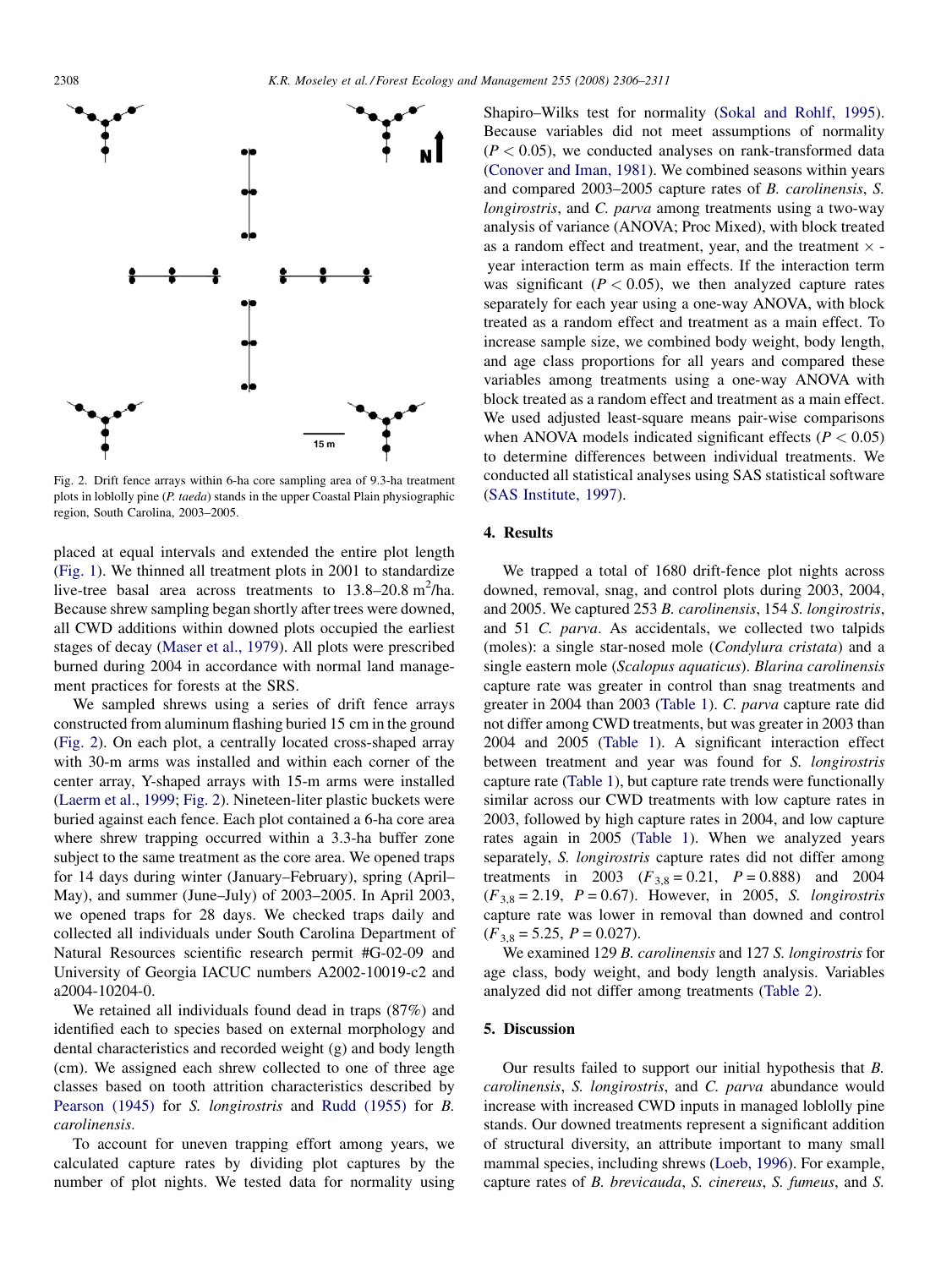<span id="page-3-0"></span>Table 1

Mean  $(\pm S.E.)$  capture rate of Blarina carolinensis, Sorex longirostris, and Cryptotis parva in upland loblolly pine (Pinus taeda) stands subject to unmanipulated control  $(n = 3)$ , CWD removal  $(n = 3)$ , 12-fold increase in standing CWD  $(n = 3)$ , and 5-fold increase in downed CWD  $(n = 3)$  in the upper Coastal Plain physiographic region, South Carolina, 2003–2005

| Species                      | Year <sup>a</sup> | Treatment      |                 |                 |                 | $P_{\text{trt}}$ | $P_{\text{year}}$ | $P_{\text{trtxyear}}$ |
|------------------------------|-------------------|----------------|-----------------|-----------------|-----------------|------------------|-------------------|-----------------------|
|                              |                   | Control        | Removal         | Snag            | Downed          |                  |                   |                       |
| B. carolinensis <sup>b</sup> | 2003A             | $0.14 + 0.07A$ | $0.10 + 0.02AB$ | $0.10 + 0.03B$  | $0.14 + 0.01AB$ | 0.022            | 0.006             | 0.551                 |
|                              | 2004B             | $0.26 + 0.06$  | $0.15 + 0.01$   | $0.16 + 0.06$   | $0.18 + 0.01$   | 5.69             | 7.30              | 0.85                  |
|                              | 2005AB            | $0.20 + 0.03$  | $0.11 + 0.01$   | $0.08 + 0.01$   | $0.25 + 0.06$   |                  |                   |                       |
| S. longirostris              | 2003              | $0.01 + 0.01$  | $0.02 + 0.00$   | $0.01 \pm 0.01$ | $0.02 + 0.01$   | 0.029            | < 0.0001          | 0.044                 |
|                              | 2004              | $0.22 + 0.06$  | $0.11 + 0.06$   | $0.24 + 0.07$   | $0.35 + 0.06$   | 5.10             | 51.22             | 2.85                  |
|                              | 2005              | $0.08 + 0.04$  | $0.00 \pm 0.00$ | $0.04 \pm 0.02$ | $0.10 \pm 0.06$ |                  |                   |                       |
| C. parva                     | 2003A             | $0.06 + 0.04$  | $0.04 + 0.03$   | $0.02 + 0.02$   | $0.11 + 0.02$   | 0.584            | 0.008             | 0.274                 |
|                              | 2004B             | $0.00 + 0.00$  | $0.01 + 0.01$   | $0.00 + 0.01$   | $0.01 + 0.01$   | 0.69             | 6.60              | 1.40                  |
|                              | 2005B             | $0.03 + 0.02$  | $0.00 \pm 0.00$ | $0.02 \pm 0.01$ | $0.02 \pm 0.01$ |                  |                   |                       |

Capture rates compared among treatments with a two-way analysis of variance.

<sup>a</sup> In columns, variables means not followed by the same letter were significantly different ( $P < 0.05$ ) using least-square means pair-wise comparison.<br><sup>b</sup> In rows, variables means not followed by the same letter were sig

hoyi were greater near CWD occupying early decay stages in southern Appalachian hardwood forests of North Carolina ([Maidens et al., 1998\)](#page-5-0). The more rounded shape and branches were believed to have provided increased cover during foraging episodes [\(Maidens et al., 1998\)](#page-5-0). However, increased CWD structure had negligible impacts on shrew populations within our downed treatment plots. Lower S. longirostris capture rate in removal relative to control treatments in 2005 suggests that shrews may exhibit somewhat stronger population response as downed CWD in our study reaches more advanced decay stages.

Microclimate variation associated with different forest stand structural characteristics can influence insect assemblages and, therefore, affect food resource availability for insectivorous species ([Bellocq et al., 2000](#page-4-0)). [McCay and Storm \(1997\)](#page-5-0) observed increased shrew and invertebrate prey abundance in irrigated mixed hardwood stands relative to non-irrigated forests in the Ridge and Valley physiographic region of Pennsylvania. They suggested increased onsite moisture resulted in greater invertebrate abundance, thereby providing a mechanism for increased shrew abundance. Conversely, [Greenburg and Miller \(2004\)](#page-5-0) did not find a biologically significant difference in shrew capture rates between salvaged and unsalvaged areas in southern Appalachian upland hardwood forests despite greater arthropod abundance and biomass in unsalvaged plots. In our study plots, concurrent work showed that abundance of invertebrate taxa did not increase following CWD inputs ([Moseley et al., 2005](#page-5-0)). Similarly, [Sanzone \(1995\)](#page-5-0) found coleopteran (beetle) abundance in loblolly pine stands within the upper Coastal Plain of South Carolina was lower in pitfall traps associated with CWD than in traps independent of downed pine logs. Invertebrate prey in southeastern pine stands

Table 2

Mean  $(\pm S.E.)$  body weight, body length, and age class occurrence of Blarina carolinensis and Sorex longirostris in upland loblolly pine (Pinus taeda) stands subject to unmanipulated control  $(n = 3)$ , CWD removal  $(n = 3)$ , 12-fold increase in standing CWD  $(n = 3)$ , and 5-fold increase in downed CWD  $(n = 3)$  in the upper Coastal Plain physiographic region, South Carolina, 2003–2005

|                        | Treatment       | $F_{3,8}$       | $\boldsymbol{P}$ |                 |      |       |
|------------------------|-----------------|-----------------|------------------|-----------------|------|-------|
|                        | Control         | Removal         | Snag             | Downed          |      |       |
| <b>B.</b> carolinensis |                 |                 |                  |                 |      |       |
| Body length (cm)       | $6.33 \pm 0.08$ | $6.50 \pm 0.20$ | $6.76 \pm 0.19$  | $6.90 \pm 0.12$ | 2.83 | 0.106 |
| Weight $(g)$           | $6.72 \pm 0.14$ | $7.01 \pm 0.61$ | $7.05 \pm 0.37$  | $8.33 \pm 0.19$ | 3.70 | 0.062 |
| Age class $(\%)$       |                 |                 |                  |                 |      |       |
| One                    | $0.20 \pm 0.10$ | $0.29 \pm 0.07$ | $0.20 \pm 0.10$  | $0.17 \pm 0.08$ | 0.36 | 0.786 |
| Two                    | $0.45 \pm 0.09$ | $0.31 \pm 0.16$ | $0.44 \pm 0.17$  | $0.37 \pm 0.05$ | 0.28 | 0.837 |
| Three                  | $0.33 \pm 0.05$ | $0.33 \pm 0.14$ | $0.36 \pm 0.27$  | $0.42 \pm 0.06$ | 0.08 | 0.971 |
| S. longirostris        |                 |                 |                  |                 |      |       |
| Body length (cm)       | $4.90 \pm 0.15$ | $4.88 \pm 0.16$ | $4.76 \pm 0.16$  | $5.14 \pm 0.16$ | 1.01 | 0.436 |
| Weight $(g)$           | $2.73 \pm 0.39$ | $2.97 \pm 0.04$ | $3.18 \pm 0.22$  | $3.01 \pm 0.21$ | 0.55 | 0.663 |
| Age class $(\% )$      |                 |                 |                  |                 |      |       |
| One                    | $0.21 \pm 0.11$ | $0.24 \pm 0.12$ | $0.02 \pm 0.02$  | $0.16 \pm 0.03$ | 1.37 | 0.320 |
| Two                    | $0.19 \pm 0.08$ | $0.38 \pm 0.12$ | $0.36 \pm 0.07$  | $0.21 \pm 0.10$ | 1.15 | 0.388 |
| Three                  | $0.47 \pm 0.05$ | $0.38 \pm 0.23$ | $0.51 \pm 0.08$  | $0.53 \pm 0.10$ | 0.25 | 0.857 |

Variables compared among treatments with a one-way analysis of variance.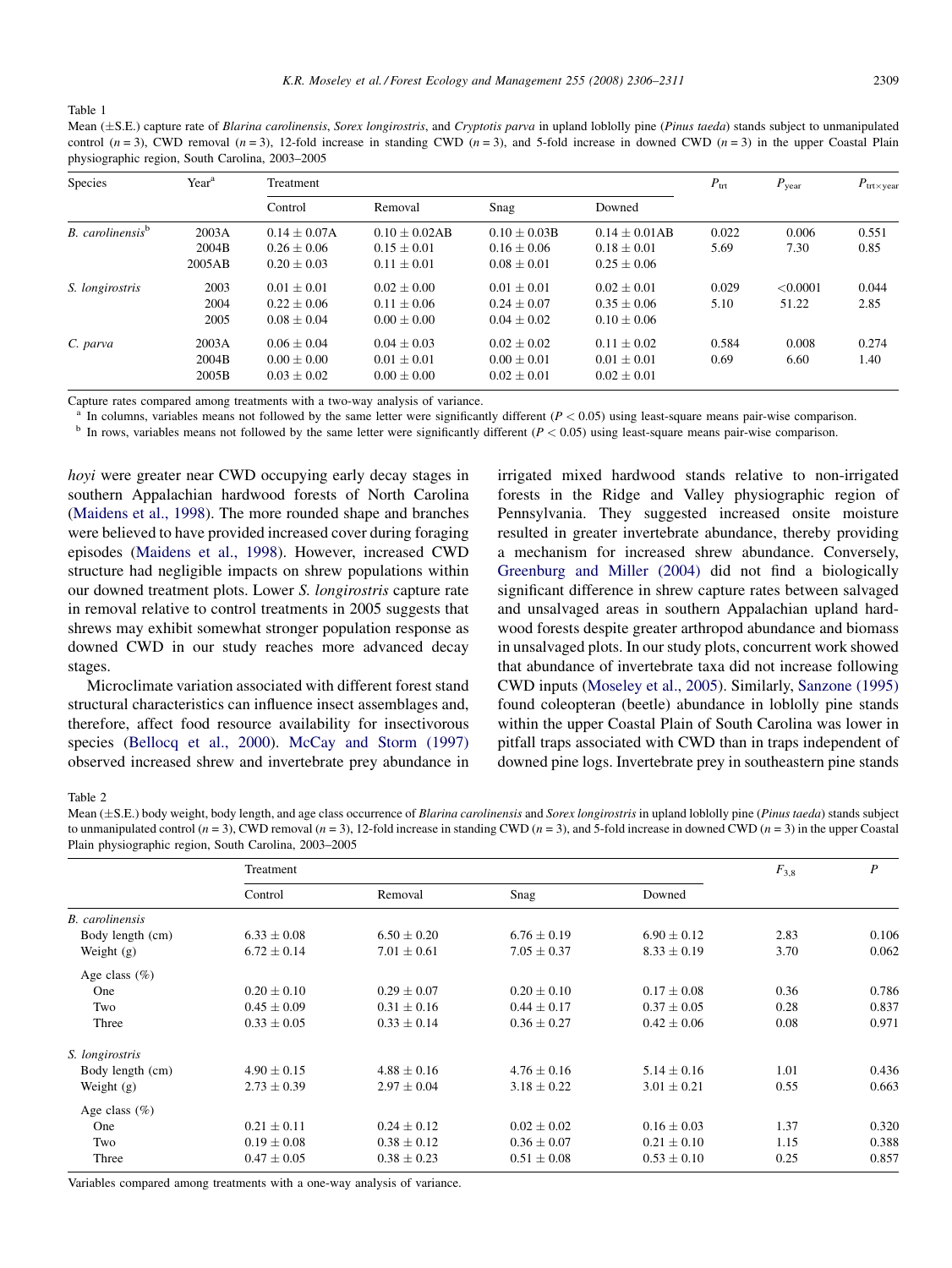<span id="page-4-0"></span>can be abundant on the forest floor ([Hanula and Franzreb, 1998;](#page-5-0) [Hanula and Wade, 2003\)](#page-5-0); therefore CWD may not function as an important substrate for increased prey in this system.

Pitfall trapping methodologies often result in high shrew capture mortality, that in turn results in declining shrew capture rates [\(McCay and Komoroski, 2004](#page-5-0)). However, B. carolinensis capture rates increased during our second trapping year. Shrew populations exhibit dramatic yearly fluctuations due, in part, to climatic conditions [\(Getz, 1989; Whittaker and Feldhamer,](#page-5-0) [2005\)](#page-5-0). We observed changes in capture rates among years for all species. Coarse woody debris use may be temporally variable, becoming more important during dry climatic periods (Brannon, 2002). Conversely, B. brevicauda, S. fumeus, and S. cinereus capture rates in pitfall traps associated with CWD did not differ from traps unassociated with ground cover during a drought year in central Appalachian northern hardwood stands in West Virginia ([Ford et al., 2002](#page-5-0)). Similarly, shrew capture rates, including S. longirostris, did not differ between stands with high and low CWD in xeric upland hardwood forests in the Southern Appalachians despite sampling occurring during a prolonged drought [\(Greenburg and Miller, 2004](#page-5-0)).

In addition to capture rates, our results failed to support the contention that increased CWD volume impacts shrew population demography ([Lee, 1995; McCay and Komoroski,](#page-5-0) [2004\)](#page-5-0). Overwintered adult shrews are often displaced from preferred habitat by more vigorous juvenile and sub-adult shrews born earlier in the year [\(Rychlik, 1998](#page-5-0)). Blarina carolinenis and S. longirostris age class distributions did not differ among treatments in our study. Prior to initiation of our study, B. carolinensis populations in removal plots were skewed toward older individuals [\(McCay and Komoroski, 2004](#page-5-0)). The increased number of older individuals was attributed to reduced reproduction in removal plots. Similarly, S. monticolus and S. trowbridgii reproduction decreased following CWD removal in Pacific Northwest hemlock (Tsuga heterophylla) stands [\(Lee,](#page-5-0) [1995\)](#page-5-0). Conversely, occurrence of juvenile and adult B. brevicauda, S. cinereus, and S. fumeus did not differ among timber harvest treatments in central Appalachian northern hardwood forests despite CWD reductions following harvest treatment ([Ford and Rodrigue, 2001](#page-5-0)). Because our study did not address female reproductive rate or dispersal patterns, our age class analysis may be insufficient to determine CWD manipulation influence on shrew demographics.

# 6. Conclusion

Our downed treatment represented a significant increase in CWD volume over naturally occurring levels in both natural and planted pine forests in the southern Coastal Plain ([McMinn and Hardt, 1996\)](#page-5-0). Within the region, large CWD volume inputs are often produced through major episodic disturbance, such as insect outbreak and wind blowdowns ([Van Lear, 1996](#page-5-0)). However, these occurrences are isolated and likely do not represent significant additions of CWD to southern pine forests at the landscape scale. Additionally, southeastern pine stands typically contain low CWD volumes relative to hardwood forest assemblages ([McMinn and Hardt,](#page-5-0)

[1996; Moorman et al., 1999\)](#page-5-0) due, in part, to natural environmental processes typical of the region such as short fire return intervals [\(Van Lear, 1996\)](#page-5-0). Therefore, CWD importance to shrews in upland loblolly pine stands may be negligible. Shrews use a variety of structures, including underground and leaf litter burrows, for protection from dry conditions and nesting ([Ford et al., 1999\)](#page-5-0). Shrew species captured in our study occupy a variety of habitat types locally and throughout their distribution ([French, 1980; Bryan, 1991;](#page-5-0) [Blackburn and Andrews, 1992\)](#page-5-0). Because pine stands are more xeric relative to hardwood stands they may not be capable of supporting high shrew densities ([Wrigley et al., 1979\)](#page-5-0). Shrew capture rates in pine forests are lower than those in hardwood assemblages in both the Piedmont and Coastal Plain physiographic regions (Blackburn and Andrews, 1992; Ford et al., 2006; Cromer et al., 2007). For example, at the SRS moist bottomland areas supported greater shrew densities than we encountered in our study plots ([Menzel et al., 2005\)](#page-5-0). However, clearly demonstrated mechanisms and consistent findings of shrew response to CWD abundance throughout southeastern pine forest types and elsewhere remain elusive and merit further study before conclusive management recommendations can be developed.

### Acknowledgements

We gratefully acknowledge the initiation of this project by J. Blake, S. Loeb, M. Dorcas, and the late J. Laerm. Thanks to A. Menzel, N. Castleberry, J. Hill, H. Hoyle, P. Champlin, M. Komoroski, and Mark Vukovich for help in the field. We are grateful to the U.S. Department of Energy for access to the Savannah River Site. We also thank the Savannah River Ecology Lab for allowing access to their facilities. Funding for this project was provided by the U.S. Department of Energy – Savannah River Operations Office through the U.S. Forest Service – Savannah River and the USFS Northeast Research Station under Interagency Agreement DE-AI09-00SR22188.

# References

- Bellocq, M.I., Kloosterman, K., Smith, S.M., 2000. The diet of coexisting species of amphibians in Canadian jack pine forests. Herpetol. J. 10, 63–68.
- Blackburn, L.D., Andrews, R.D., 1992. Higher efficiency of pitfall traps in capturing three shrew species for analysis of diet and habitat. Trans. Ill. Acad. Sci. 85, 173–181.
- Blake, J.I., Hunter Jr., C.H., Bayle, B.A., 2005. Climate and air quality. In: Kilgo, J.C., Blake, J.I. (Eds.), Ecology and Management of a Forested Landscape: Fifty Years on the Savannah River Site. Island Press, Washington, D.C., pp. 20–30.
- Brannon, M.P., 2000. Niche relationships of two syntopic species of shrews, Sorex fumeus and S. cinereus, in the southern Appalachian Mountains. J. Mammal. 81, 1053–1061.
- Brannon, M.P., 2002. Epigeal movement of the smoky shrew Sorex fumeus following precipitation in ridgetop and streamside habitats. Acta Theriol. 47, 363–368.
- Bryan, H.D., 1991. The distribution, habitat, and ecology of shrews (Soricidae: Blarina, Sorex, and Cryptotis) in Kentucky. J. Tennessee Acad. Sci. 66, 187– 189.
- Churchfield, S., 1990. The Natural History of Shrews. Cornell University Press, Ithaca.